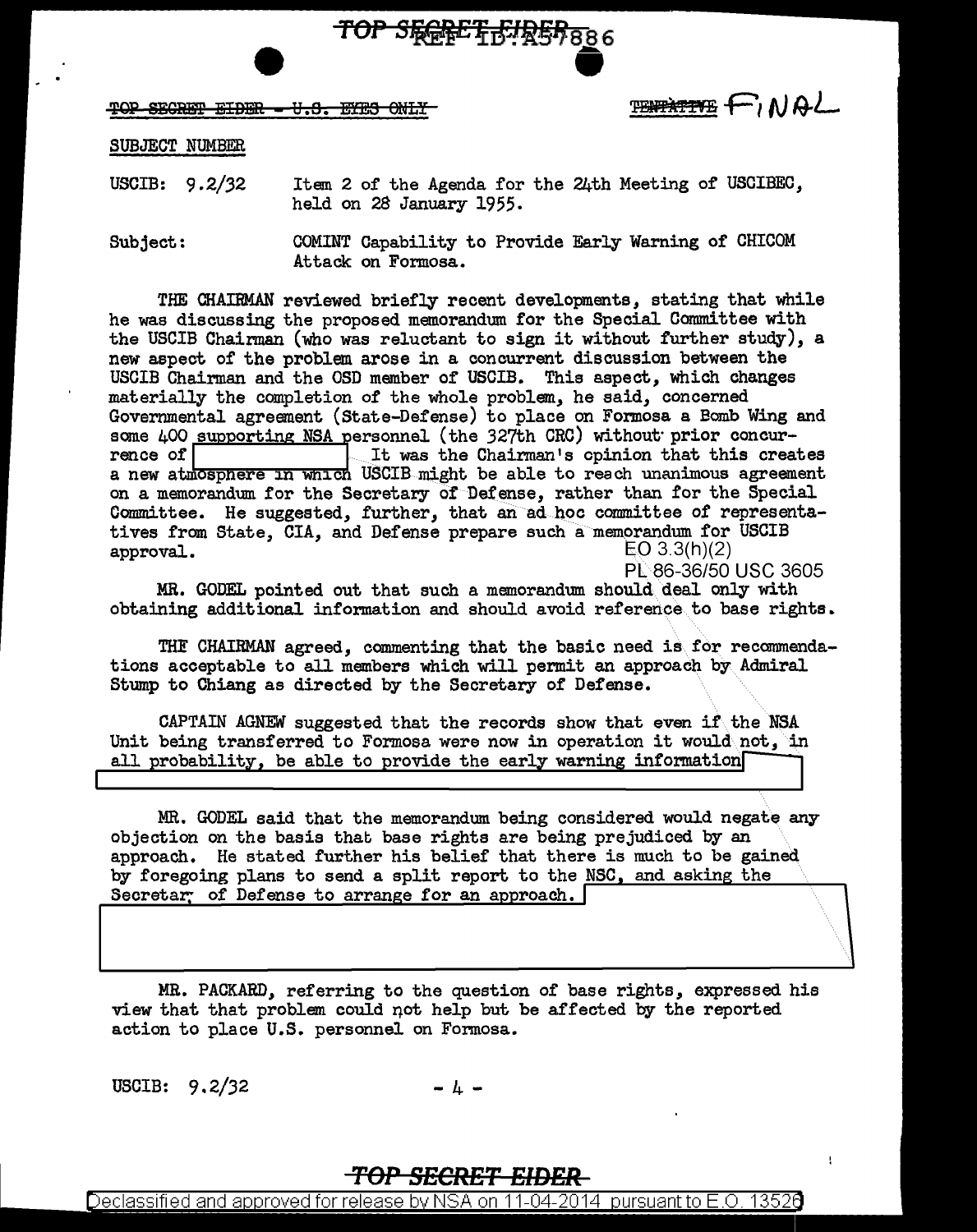<u> TOP SECRET EIDER = U.S. EYES ONLY</u>

USCIB:  $9.2/32$ 

THE CHAIRMAN stated that it is not intended to imply that there will be no effect on base rights negotiations, but, rather, that the effect his now considered in a on such negotiations by an approach to completely different light.

TOP SFERET FURER886

MR. PACKARD agreed, stating that his Department will continue to negotiate for base rights under the original specifications. He said he would be interested to know whether the NSA estimate remains the same now that the NSA people will be on the is still considered an urgent requirement, he If such scene. said, his superiors' views on steps recommended by the minority of the Board remain unchanged.

THE CHAIRMAN stressed the importance of early action if an approach to Chiang is to be made, and based upon this, he suggested that a single set of recommendations calculated to be acceptable to all of the members of the Board be drafted without delay.  $EO 3.3(h)(2)$ 

PL 86-36/50 USC 3605

MR. PACKARD, having stated his official position, said that he felt that reference to the Special Committee would be time-consuming and perhaps unnecessary. He also stated his opinion that an approach to basis might well be met with a request, or demand, for lon al I He stated, further, his belief that an approach may well result in a further delay of base rights negotiations.

On the subject of terms of reference for an ad hoc committee. MR. GODEL recommended that the Board tell the Secretary of Defense that. in its unanimous opinion, an approach through military channels to should be made in an effort to obtain greater general cooperation **Irom nim.** with the understanding that the person making the approach is field. well aware of our specific interest in the

MR. PACKARD said that his Department would not veto such an approach, adding, however, that if any aspect of the approach concerned the withholding of goods or services his Department would have to have such conditions spelled out in detail for study in advance of any commitment by State to accede to such a recommendation.

THE CHAIRMAN suggested that the ad hoc committee endeavor to come up with recommendations for a persuasive approach.

LT. COLONEL HARROLD commented upon the advantageous position we now enjoy in Formosan negotiations in view of the location there of the 18th Bomber Wing and the expected arrival of the 327th CRC. He said that he favored the recommendation made by Mr. Godel.

USCIB:  $9.2/32$ 

 $-5-$ 

## <del>TOP SECRET EID**ER**</del>